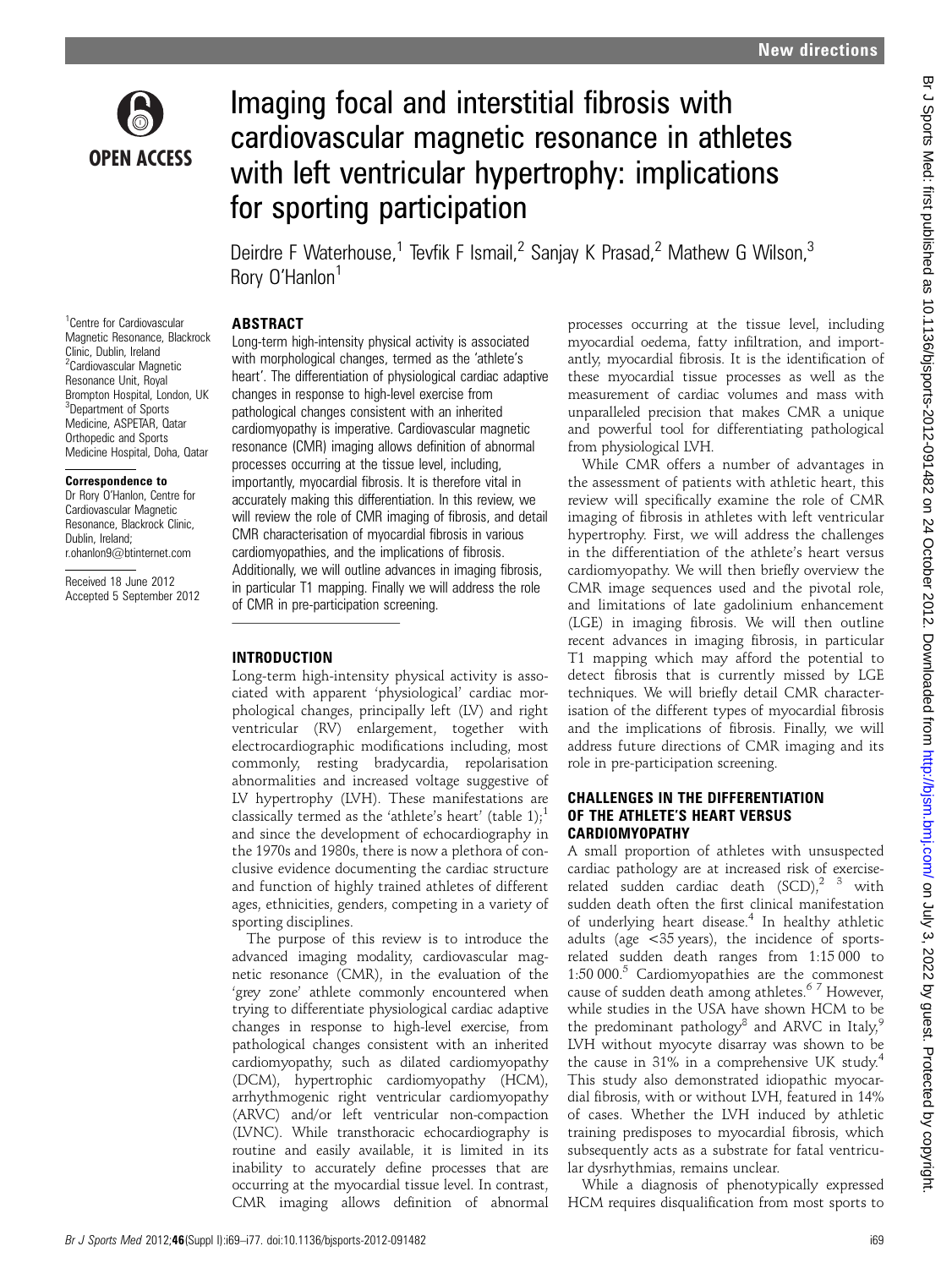|  |  | <b>Table 1</b> Alterations in morphology and function in the athletic heart <sup>1</sup> |  |  |  |  |
|--|--|------------------------------------------------------------------------------------------|--|--|--|--|
|--|--|------------------------------------------------------------------------------------------|--|--|--|--|

| <b>Parameter</b>                   | <b>Athlete</b> | Non-athlete |  |
|------------------------------------|----------------|-------------|--|
| Left ventricular morphology (Echo) |                |             |  |
| IVSd (mm)                          | $8 - 16$       | $6 - 10$    |  |
| LVIDd (mm)                         | $49 - 73$      | $42 - 59$   |  |
| LVM $(q)$                          | 113-618        | 88-224      |  |
| Left ventricular volumes/EF (Echo) |                |             |  |
| LVEDV (ml)                         | 130-260        | $67 - 155$  |  |
| EF (%)                             | $41 - 77$      | > 55        |  |
| <b>Tissue Doppler</b>              |                |             |  |
| $Sm$ (cm/s)                        | $6.5 - 14$     | >6          |  |
| Em (cm/s)                          | $7.5 - 16$     | > 8         |  |
| LA size (mm)                       | $22 - 55$      | $30 - 40$   |  |
| Right ventricular function         |                |             |  |
| RVFAC (%)                          | $26 - 60$      | $32 - 60$   |  |
| Volumes/EF                         |                |             |  |
| RVEDV (ml)                         | 130-260        | $60 - 150$  |  |
| <b>RVEF</b> (%)                    | >45            | >50         |  |

LVIDd, left ventricular internal dimension at diastole; LVM, left ventricular mass; LVEDV, left ventricular end-diastolic volume; EF, ejection fraction; Sm, peak systolic velocity; Em, peak early diastolic velocity; LA, left atrium; RVFAC, right ventricular functional area change; RVEDV, right ventricular end-diastolic volume; RVEF, right ventricular ejection fraction.

minimise the risk of sudden death, $^{10}$  a mis-diagnosis of athletic heart may have fatal consequences. The differentiation between physiological LVH and HCM is thus essential, but often clinically challenging.<sup>11</sup> The extremes of LVH seen in athletes (beyond 13 mm in men and 12 mm in women) overlap with that seen in patients with morphologically mild  $HCM<sup>11</sup>$  Thus, an athlete with LVH beyond 13 mm represents a grey zone between physiological adaptation and mild expression of HCM, although LVH of up to 16 mm has been shown in black athletes, which again highlights the difficulty of interpreting wall thickness measurements in making the distinction between pathology and athletic remodelling.<sup>12</sup> Various criteria for making this distinction have been described, including the degree of LVH, patterns of LVH and left ventricular cavity size (table 2).13 However, the subtleties of differentiation between LVH and HCM may remain challenging despite extensive echocardiographic assessment, and indeed morphologically mild HCM may nonetheless be associated with significant risk of

Table 2 Distinguishing hypertrophic cardiomyopathy (HCM) from athletic heart

| <b>Parameter</b>                    | HCM                                                                                | <b>Athletic heart</b>                                      |
|-------------------------------------|------------------------------------------------------------------------------------|------------------------------------------------------------|
| LV wall thickness<br>and morphology | Can be $>12$ mm; can be<br>concentric or asymmetric across<br>segments             | Typically $<$ 12 mm,<br>especially in women;<br>concentric |
| Diastolic LV cavity                 | $<$ 45 mm (except in late, dilated<br>phase)                                       | $>55$ mm                                                   |
| LA size                             | Enlarged                                                                           | Normal                                                     |
| LV diastolic filling<br>pattern     | Impaired relaxation (E:A ratio<br>$<$ 1, prolonged diastolic<br>deceleration time) | Normal                                                     |
| Response to<br>deconditioning       | None                                                                               | LV wall thickness<br>decreases                             |
| Family history of<br><b>HCM</b>     | Present (except de novo<br>mutations)                                              | Absent                                                     |
| <b>ECG</b> findings                 | Very high QRS voltages;<br>Q waves; deep negative T waves                          | Criteria for LVH but<br>without unusual features           |

LA, left atrium; LV, left ventricular; LVH, left ventricularhypertrophy.

SCD. Finally, LV cavity dimensions may rarely be increased to a degree compatible with primary DCM in a minority of athletes.5 DCM is also an important cause of sudden death among young athletes.<sup>14</sup> It is therefore essential to accurately differentiate physiological and pathological cardiac enlargement in athletes in order to prevent exercise-related SCD.

## CMR VERSUS ECHOCARDIOGRAPHIC IMAGING

Previously, in conjunction with an electrocardiogram, echocardiography was considered the standard non-invasive diagnostic test for HCM.15 16 However, the diffuse nature of the disease pattern in HCM limits the usefulness of echocardiography which often fails to adequately visualise the anterolateral free wall and apex.<sup>11</sup>

The distribution of hypertrophy in HCM is often asymmetrical;17 consequently, subtle segmental areas of hypertrophy may be missed on echocardiography.<sup>18</sup> Imaging with CMR relies on the specific properties of protons in any tissue, which are determined by tissue composition. Detailed anatomical assessment is performed by imaging in multiple planes. This gives a three-dimensional representation of anatomy and therefore allows the evaluation of areas not amenable to assessment with echocardiography. In particular, CMR is vital for the assessment of apical hypertrophy and assessment of the anterolateral free wall.<sup>19</sup> CMR is thus the reference standard imaging modality for the assessment of ventricular volumes, function, mass and tissue characterisation (eg, myocardial fibrosis).

## CMR IMAGE SEQUENCES

There are three main techniques used in clinical CMR. Spin echo imaging, gradient echo imaging and flow velocity encoding. In spin echo imaging, the tissues are bright and the blood is dark (black blood). These sequences provide high-resolution images with excellent endocardial border definition of all regions of the LV, and virtually permit the reconstruction of the chamber.20 21 This method is thus predominantly used for anatomical assessment, and for identifying the fatty infiltration of ARVC.<sup>22</sup> In general, images obtained with gradient echo imaging show the blood as bright and myocardium appears dark (bright blood approach). This technique is used to assess LV and RV size and function, ventricular mass, intracardiac shunts and valvular function. Steady-state free precession is related to gradient echo imaging and generates high temporal (less than 30 ms) and spatial (2 mm in-plane) resolution cine images in a single breath-hold. Finally, flow velocity encoding (also known as phase-contrast) directly measures blood flow and is used to quantify the severity of valvular regurgitation and stenosis and intracardiac shunt size.

The use of these techniques generates high spatial resolution three-dimensional images allowing precise morphological and functional assessment. CMR is particularly useful in the assessment of LV and RV mass, size and systolic function.<sup>23</sup> The reproducibility of CMR for functional parameters is superior to that of echocardiography.<sup>24</sup> The accuracy of CMR allows identification of subtle changes in functional parameters in patients.

## LGE AND IMAGING FIBROSIS

The use of contrast agents, in particular gadolinium chelates, has revolutionised the applicability of CMR in the evaluation of cardiac disease. Gadolinium-based extracellular paramagnetic contrast agents accumulate in areas of extracellular expansion and thus can be used to delineate areas of injured myocardium. Typically, areas of gadolinium accumulation relate to areas of scar expansion due to focal myocardial replacement fibrosis,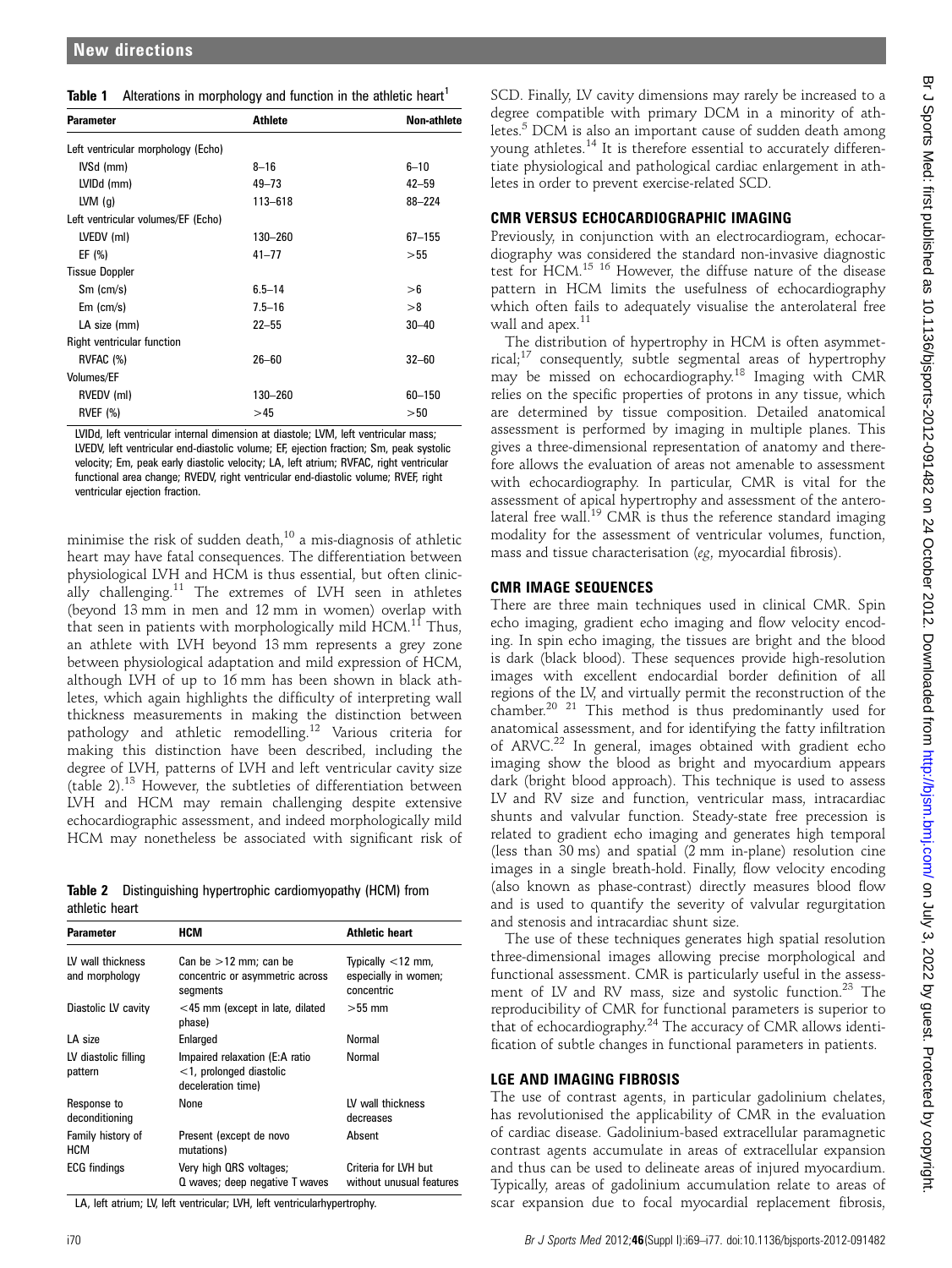such as that which occurs in both ischaemic and non-ischaemic pathologies.25 Delayed clearance of gadolinium may be quantified on T1-weighted images to diagnose areas of myocardial fibrosis.<sup>26</sup> Gadolinium reduces hydrogen proton T1-relaxation times in proportion to its local concentration. In areas of myocardial fibrosis, there is decreased perfusion of the fibrotic tissue and thus a prolonged wash-out time for the gadolinium.<sup>27</sup> This increased gadolinium concentration causes shortening of T1 time, appearing as bright signal intensity in the CMR image based on gradient echo sequences (ie, in T1-weighted imaging, tissues with a shorter T1-relaxation time exhibit greater signal intensity than those with longer T1-relaxation times). Late imaging (after at least 5 min post-contrast) with T1-weighted inversion recovery sequences identifies conditions associated with expansion of the extracellular space and fibrosis. In this way LGE tissue characterisation plays a crucial role in defining the pattern of fibrosis, which in turn allows identification of the underlying disease.

## LIMITATIONS OF LGE

While the use of LGE to identify myocardial fibrosis is sensitive, accurate quantification of the burden of fibrosis is limited.<sup>28</sup> LGE signal differs from one study to another and therefore direct comparisons cannot be made. Second, LGE is influenced by technical parameters, including the threshold set to differentiate normal from fibrotic myocardium.<sup>29</sup> This has resulted in variability in frequency of myocardial fibrosis in various cardiomyopathies between studies and thus LGE is unreliable for quantification of myocardial fibrosis in this setting. Finally, LGE typically images only focal macroscopic replacement fibrosis and not microscopic fibrosis. As large signal intensity differences between fibrotic and normal myocardium may not exist when the fibrosis is diffuse, LGE has limited use in the assessment of diffuse interstitial fibrosis. Furthermore, LGE techniques seem to represent a late stage of a pathological process, and there is increasing interest in the detection of early markers of an abnormal myocardial process, to which newer CMR techniques may have a role.

## RECENT ADVANCES IN IMAGING MYOCARDIAL FIBROSIS: T1 MAPPING

In CMR, the signal intensity is based on the relaxation after radiofrequency excitation of hydrogen protons in the static magnetic field. There are two MR relaxation parameters, T1 and T2, both measured in milliseconds, which depend on the molecular make up of tissues. These not only vary between tissues, but also within tissue depending on the presence of inflammation or fibrosis. Overall, three primary sequences are used to enhance tissue characterisation. First, T1-weighted early contrast-enhanced sequences assess myocardial hyperaemia and capillary leak.<sup>30</sup> T2-weighted sequences assess myocardial oedema<sup>31</sup> and T1-weighted late enhancement imaging assesses myocardial fibrosis.<sup>32</sup> Therefore, specific CMR sequences unveil particular within-tissue changes, such as fibrosis. The use of gadolinium further enhances these changes enabling them to be more readily imaged.

LGE imaging sequences delineate fibrosis by revealing a relative difference in T1-relaxation times between areas of scar (T1 shortened by accumulation of gadolinium) and normal myocardium (T1 closer to normal as gadolinium is rapidly washed out). T1-mapping techniques work by measuring the absolute T1-relaxation time for all areas of myocardium on a pixel-by-pixel basis. As the shortening of T1-relaxation time is proportional to the local concentration of gadolinium, this can

reveal subtle changes in T1 times due to expansion of the interstitial space with collagen and other fibrous tissue components. The Modified Look-Locker inversion recovery (MOLLI) sequence is a popular approach for doing this and can allow a measurement of T1 times in a single breath hold.<sup>33</sup>

As well as being influenced by the amount of scar present, the local concentration of gadolinium will be affected by the rate at which gadolinium is cleared from the body and also by the amount of extracellular fluid available in the body of the contrast to distribute into. $34$  With the knowledge of the patient's haematocrit, simple kinetic models exist to allow corrections to be made for these factors, generating a standardised estimate of the extracellular volume fraction,  $V_{e}$ , (an index of fibrosis if the extracellular space is occupied by scar tissue).  $^{35\ 36}$ 

T1-mapping has the potential to differentiate both interstitial and replacement fibrosis from normal myocardium but not one type of fibrosis from another.37 T1-mapping allows fibrosis quantification on a standardised absolute scale. It may therefore represent a more accurate means of quantifying total fibrotic burden than LGE approaches. While to date there are very few studies published using T1-mapping in the clinical setting, it is hoped T1-mapping may also reveal and allow quantitative assessment of diffuse myocardial fibrosis.

## T1-MAPPING: FUTURE DIRECTIONS

Previous studies have shown that up to 50% of veteran athletes demonstrate myocardial fibrosis.<sup>38</sup> T<sub>1</sub>-mapping techniques have the potential to identify unsuspected interstitial fibrosis in a significant proportion of athletes and veteran athletes, although their usefulness may be limited by multiple confounders in this latter age group, including hypertension and diabetes. Therefore, discriminatory techniques to accurately differentiate normal, physiologically adaptive T1 signals in athletes from potential pathology are needed. This evolution of T1-mapping over the coming years will likely mirror that of LGE over the past decade.<sup>39</sup>

Despite these significant imaging advances, challenges will arise. LVH and chamber dilatation in non-pathological hearts in high-level athletes may indeed demonstrate variable degrees of interstitial fibrosis. This may arise as a consequence of ultraendurance exercise, or possibly as a consequence of chamber remodelling, potentially therefore representing a physiological process. Nonetheless, given post-mortem data suggesting idiopathic LVH and interstitial fibrosis as the aetiology of SCD in athletes,<sup>40</sup> one would postulate that these techniques may be useful at identifying high-level athletes who may be at risk of developing an exaggerated fibrotic response to exercise.

# PATHOGENESIS OF MYOCARDIAL FIBROSIS

Myocardial fibrosis is a scarring process which develops in response to a cardiac insult (ischaemia, infection, inflammation or genetic abnormality). Myocardial fibrosis increases LV stiffness and reduces LV compliance, resulting in impaired systolic and diastolic function and reduced cardiac output.<sup>41</sup> Myocardial fibrosis is characterised by fibroblast accumulation and excess deposition of extracellular matrix proteins, which leads to distorted organ architecture and function.<sup>42</sup> Increased collagen deposition occurs as a result of an imbalance between collagen synthesis and degradation<sup>43</sup> or an increased ratio of type  $\breve{\rm I}$  to type III collagen.<sup>44</sup> In addition to collagen deposition, there is increased accumulation of other extracellular matrix proteins within the myocardium, including laminin and fibronectin.<sup>45</sup> Myocardial fibrosis may be reactive or replacement. In reactive fibrosis, collagen accumulates in perivascular and interstitial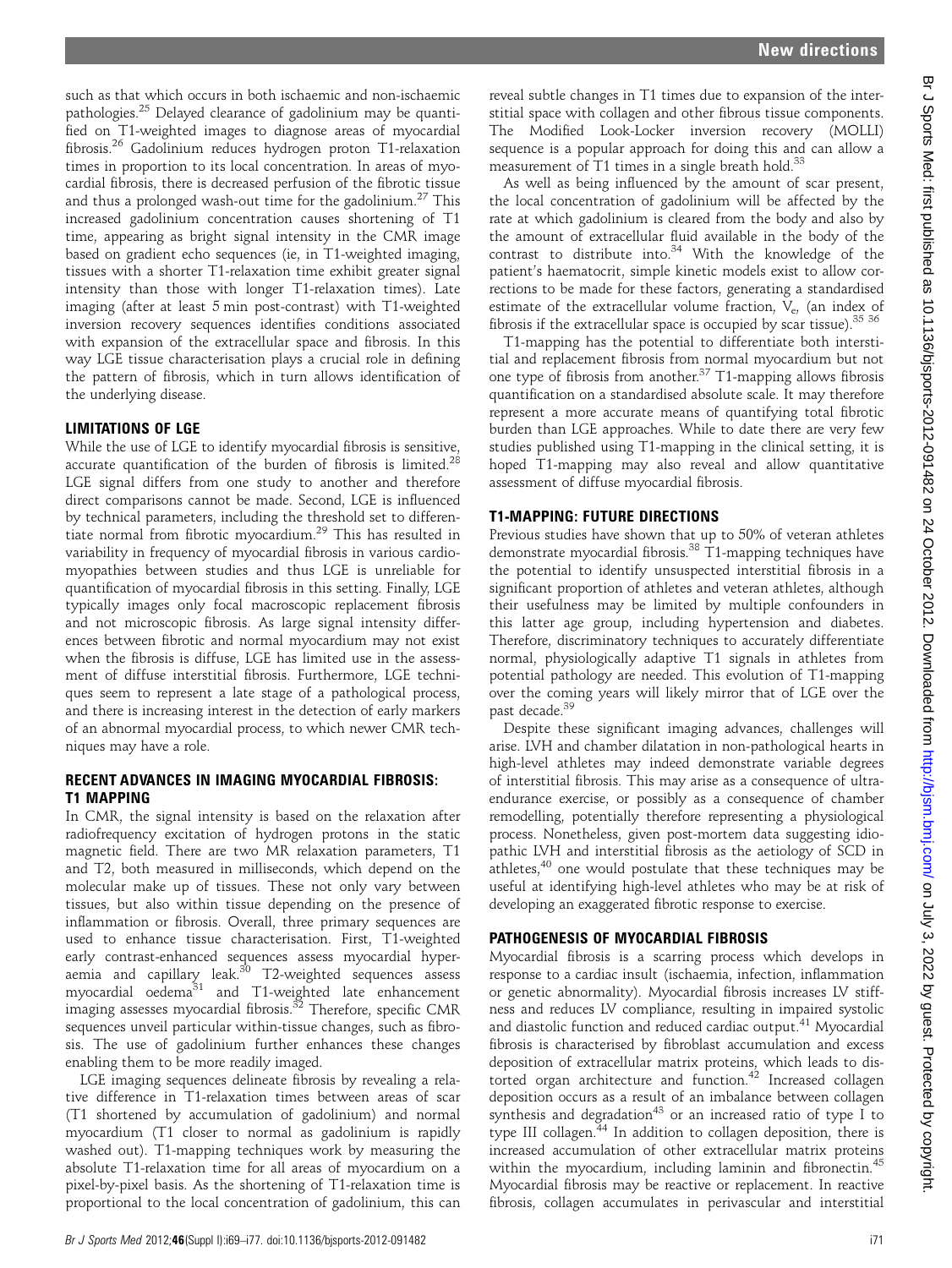tissue and is not accompanied by myocyte loss. In replacement fibrosis, there is loss of myocytes.

## MECHANISMS UNDERLYING MYOCARDIAL FIBROSIS

The mechanism of development of fibrosis in athletes without an inherited cardiac disease process is unknown. Endurance exercise has been shown to induce release of cardiac troponins, which are clinically regarded as biochemical evidence of myocardial injury.<sup>26</sup> Previously, it was postulated that raised levels of these humoral markers of cardiac myocyte damage indicated that microscopic myocardial damage occurred with exercise, and repeated bouts may have resulted in the development of myocardial fibrosis. However, whether or not the elevation of cardiac biomarkers after endurance exercise represents proof of detectable myocyte cell death remains unclear. While a general prevalence of subclinical myocardial injury of 12% in older marathon runners, independent of acute exercise, has been previously reported,<sup>46</sup> recent CMR studies did not detect any myocardial damage by LGE in runners immediately after a marathon race.47–<sup>49</sup> Postulated aetiologies of postexercise troponin release include enhanced membrane permeability and cytoplasmic release of myocytes,<sup>50</sup> ventricular strain or a release of troponin from peripheral stem cells.<sup>35</sup>

Two hypotheses for the development of myocardial fibrosis have been postulated.<sup>51</sup> The first hypothesises that myocardial injury with exercise is followed by repair and results in myocyte hypertrophy.<sup>52</sup> Extrapolation of this hypothesis may suggest that the aetiology of fibrosis in athletes may be a result of physiological changes following the development of LVH, similar to the aetiology of fibrosis in HCM. In patients without LVH, it is unusual to find myocardial fibrosis. This suggests that myocardial fibrosis occurs after development of LVH.<sup>53</sup> A postulated physiological basis for this finding in HCM is that increased oxygen demand from LVH results in myocyte death and replacement fibrosis<sup>54</sup> and the LV outflow tract pressure gradient resulting from LVH causes pressure necrosis of intramural small vessel coronary arteries.55 Indeed, recent studies using stress-perfusion CMR hypothesise that these microvascular abnormalities precede and predispose to the development of myocardial fibrosis.<sup>56</sup> Whyte et al.<sup>40</sup> reported the presence of myocardial fibrosis and idiopathic LVH at postmortem in the heart of an athlete WHO died suddenly during a marathon race. At autopsy, the weight of the heart was 480 g (upper limit of normal of 431 g for a 75 kg man), and there was widespread replacement fibrosis particularly in the lateral and posterior ventricular walls as well as interstitial fibrosis in the inner layer of the myocardium, in the absence of myocyte disarray. The authors hypothesised that in the absence of any other cause, lifelong repetitive endurance exercise may result in fibrotic replacement of the myocardium in susceptible individuals, resulting in a pathological substrate for the development of arrhythmias, possibly reflecting an exercise-induced HCM-like fibrotic process, or indeed, HCM that was not diagnosed antemortem. This hypothesis is supported by animal work in which male rats are conditioned to run for 16 weeks. There were resultant findings of increased collagen deposition and fibrotic markers, accompanied by alteration in ventricular function and a susceptibility to arrhythmia.<sup>57</sup>

In contrast, a second hypothesis suggests that myocardial injury is followed by scarring leading to fibrotic replacement of the myocardium that is associated with an increased potential for arrhythmia generation.<sup>58</sup> Myocardial fibrosis, in the absence of LVH or coronary atherosclerosis, may occur as the result of elevated catecholamines and coronary vasospasm leading to a cascade of ischaemia, necrosis and fibrosis. $59\frac{60}{2}$ 

Myocardial fibrosis (both interstitial and replacement) has been shown to be a potential mechanistic substrate and marker of disease state.<sup>61 62</sup> In postmortem series, replacement fibrosis is detected in nearly 60% of patients with HCM who died suddenly, with the collagen network found to be eight times greater in patients with HCM than in controls.<sup>63 64</sup> The presence of fibrosis contributes to the disruption of the electrical synchrony between myocytes and therefore increases arrhythmic potential.<sup>65 66</sup> It also promotes increased myocardial stiffness with LV diastolic dysfunction.<sup>67</sup> This is followed by adverse remodelling leading to cavity dilatation and eventually systolic dysfunction, which is detectable in 85% of patients with end-stage dilated HCM.<sup>68</sup> Therefore, its accurate and early identification is of the utmost clinical importance.

## IMPLICATIONS OF FIBROSIS

As outlined previously, athletes typically develop various degrees of LVH, often eccentric and associated with increases in LV end-diastolic and end-systolic dimensions. Thus, three cardiomyopathies that are of clinical importance in regard to the evaluation of the 'grey zone' athlete include HCM, DCM and ARVC. It should be noted that some athletes with obvious phenotypic HCM expression can achieve high-level physical performance. Thus, their athletic prowess should not be used as a discriminator between physiological and pathological remodelling. CMR is therefore essential to accurately identify the pattern of fibrosis seen in inherited cardiomyopathies, such as HCM, DCM, ARVC and LVNC (table 3).

## Hypertrophic cardiomyopathy

HCM is a genetic disorder characterised by the development of cardiac muscle fibre hypertrophy, disarray, dysplasia of intramural coronary arterioles and myocardial fibrosis. HCM may be differentiated from LVH associated with athlete's heart based on the maximum end-diastolic wall thickness-to-volume ratio (maximal end-diastolic wall thickness/indexed LV end-diastolic volume). An end-diastolic wall thickness to volume ratio of

Table 3 Added value of CMR in the diagnosis and differentiation of cardiomyopathies

| Cardiomyopathy       | Typical pattern of fibrosis seen on CMR which allows<br>differentiation from Athletes Heart                                            |
|----------------------|----------------------------------------------------------------------------------------------------------------------------------------|
| <b>HCM</b>           | Classically, fibrosis at the junction of the right ventricle and<br>interventricular septum                                            |
| <b>Ischaemic DCM</b> | Subendocardial extending to transmural fibrosis, generally<br>restricted to the perfusion territory of one coronary artery             |
| Non-ischaemic DCM    | Patchy, mid-wall distribution in 28%.                                                                                                  |
|                      | Sub-endocardial pattern indistinguishable from ischaemic<br>cardiomyopathy in 13%                                                      |
| <b>ARVC</b>          | Differentiated from Athlete's Heart as RV and LV show<br>disproportionate changes.                                                     |
| <b>LVNC</b>          | Non-compacted myocardium                                                                                                               |
|                      | Differentiated from Athlete's Heart as significant fibrosis in 55%<br>of patients, which may occupy up to 5% of LV myocardium          |
| <b>Myocarditis</b>   | Most commonly fibrosis has been shown to involve the<br>epicardium of the inferior lateral wall.                                       |
|                      | Differentiated from Athlete's Heart due to lack of overt<br>arrhythmias or classical symptoms (palpitations, presyncope<br>or syncope) |

CMR, cardiovascular magnetic resonance; HCM,hypertrophic cardiomyopathy; DCM, dilated cardiomyopathy; ARVC,arrhythmogenic right ventricular cardiomyopathy; LVNC,left ventricular non-compaction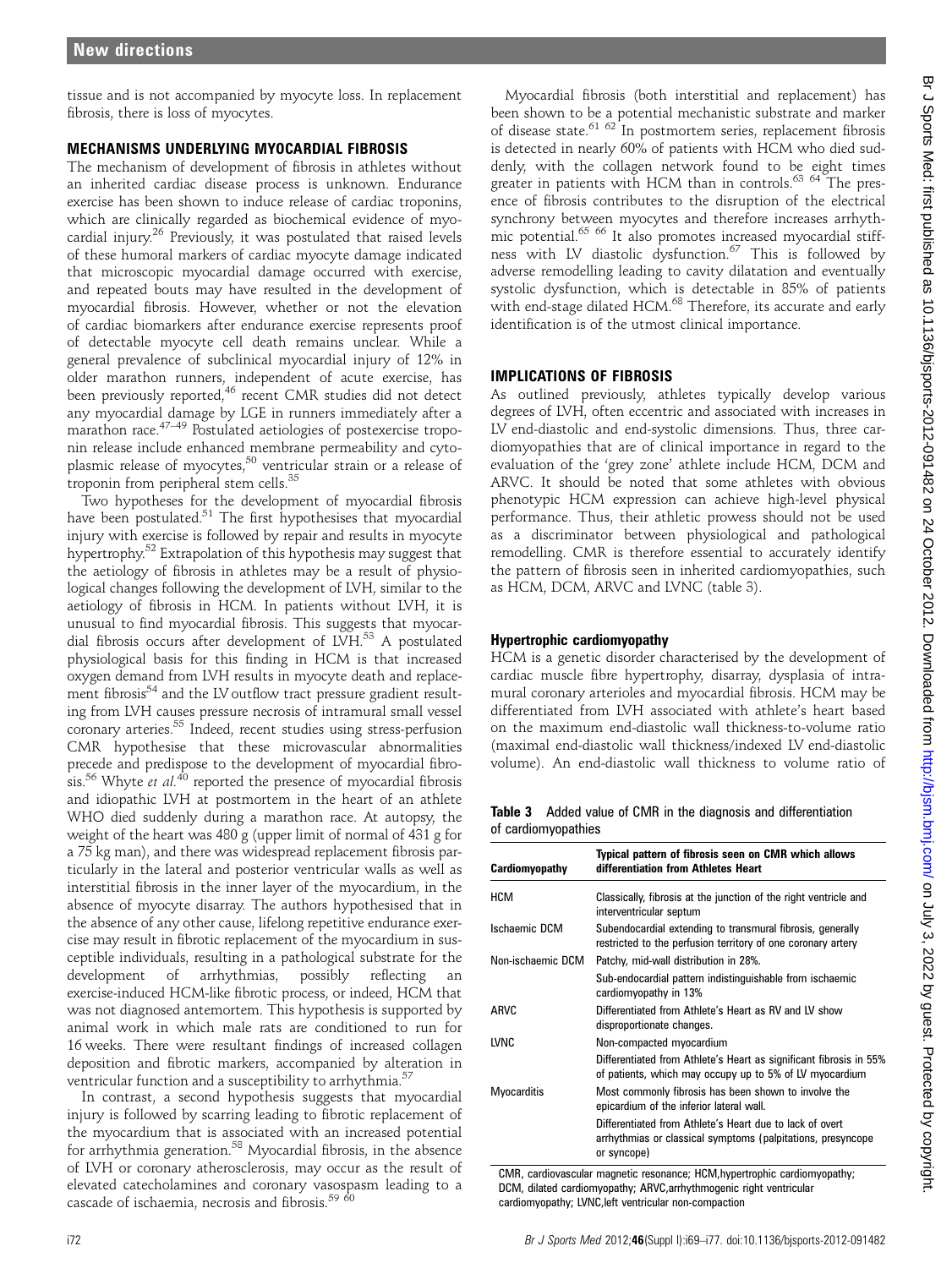



**Figure 1** High level athlete with asymmetrical left ventricular hypertrophy (basal septum). Normal ECG. Recent palpitations and frequent premature ventricular contractions on holter. Echocardiogram suggestive of hypertrophic cardiomyopathy (HCM). Steady-state free precession cine images (A, B) demonstrate mild septal hypertrophy but prominent right ventricular septomarginal trabeculation (straight arrows) falsely giving the impression of HCM. The late gadolinium enhanced images (C,D) demonstrate regions of epicardial fibrosis in the inferior and lateral walls (curved arrow) consistent with a diagnosis of myocarditis in an athlete's heart.

 $<$ 0.15 mm/m<sup>2</sup>/ml was shown to have a 99% specificity in differentiating athlete's heart from HCM.<sup>69</sup>

Myocardial fibrosis or scar detected by CMR occurs in up to 33–86% of patients with HCM.70 Fibrosis in HCM is patchy and occurs predominantly within hypertrophied segments. Typically this fibrosis is seen at the junction of the right ventricle and interventricular septum.<sup>54</sup> The prognostic significance of the presence of fibrosis, as demonstrated by LGE, to adverse outcome is high and has been associated with sudden cardiac death, systolic dysfunction and non-sustained ventricular tachycardia.<sup>71 72</sup> The extent of fibrosis has been shown to be a predictor of arrhythmic events, $7374$  and correlated with risk factors for SCD and the likelihood of inducible  $VT^{75}$  (figure 1).

Should the differentiation between HCM and athlete's heart still remain unclear following CMR, the role of deconditioning emerges. A repeat CMR following a three-month period of deconditioning, with precise wall thickness assessment at baseline and following deconditioning, should show regression of LVH in athlete's heart and not in HCM, and thus allow accurate differentiation.

## Dilated cardiomyopathy

DCM is characterised by an increase in end-diastolic volume and reduced systolic function of predominately the ventricle. At a pathological level, there is replacement of cardiomyocytes by fibrotic tissue. Indeed, autopsy studies have shown that interstitial fibrosis is present in at least 57% of cases of non-ischaemic DCM and that up to 20% of the LV myocardial mass may be scar in these cases.<sup>54</sup> CMR is an important tool for defining the aetiology of DCM. Ischaemic DCM shows subendocardial extending to transmural LGE generally restricted to the perfusion territory of one coronary artery. McCrohon et  $al^{76}$  first demonstrated that LGE in non-ischaemic DCM has a patchy, mid-wall distribution in 28% of cases but in 13% has a subendocardial pattern indistinguishable from ischaemic cardiomyopathy. In patients with DCM, mid-wall LGE is a significant predictor of cardiac death, appropriate ICD discharge and hospitalisation for acute decompensated heart failure.<sup>77</sup> In athletes, often, the clear distinction of the overlap between dilating chambers and hypertrophy is difficult to make. Most athletes typically have training regimes, which combine endurance cardiovascular exercises with resistance isotonic weight training. However, the presence of patchy focal intramyocardial fibrosis, as well as mid-wall fibrosis has not been demonstrated in the true remodelled athletic heart. Hence CMR, utilising LGE, may be useful to differentiate pathological hypertrophy or chamber dilatation from hypertrophy and chamber dilatation due to athlete's heart (figure 4).

## Abnormal RV

The most commonly encountered arrhythmias are those originating from the RV.<sup>78</sup> Although in most cases RV arrhythmias arise from a structurally normal heart and carry a benign prognosis, they may also be the manifestation of an underlying cardiomyopathy such as ARVC.<sup>79</sup> RV outflow tract-ventricular



Figure 2 Cardiovascular magnetic resonance (CMR) in the athlete with an abnormal ECG. High-level boxer with grossly abnormal ECG (deep T-wave inversion throughout all leads), normal echocardiogam and asymptomatic. Steady-state free precession cine CMR (A,C) demonstrates subtle apical hypertrophic cardiomyopathy (white arrow) without evidence of myocardial fibrosis on late gadolinium enhanced images (B,D).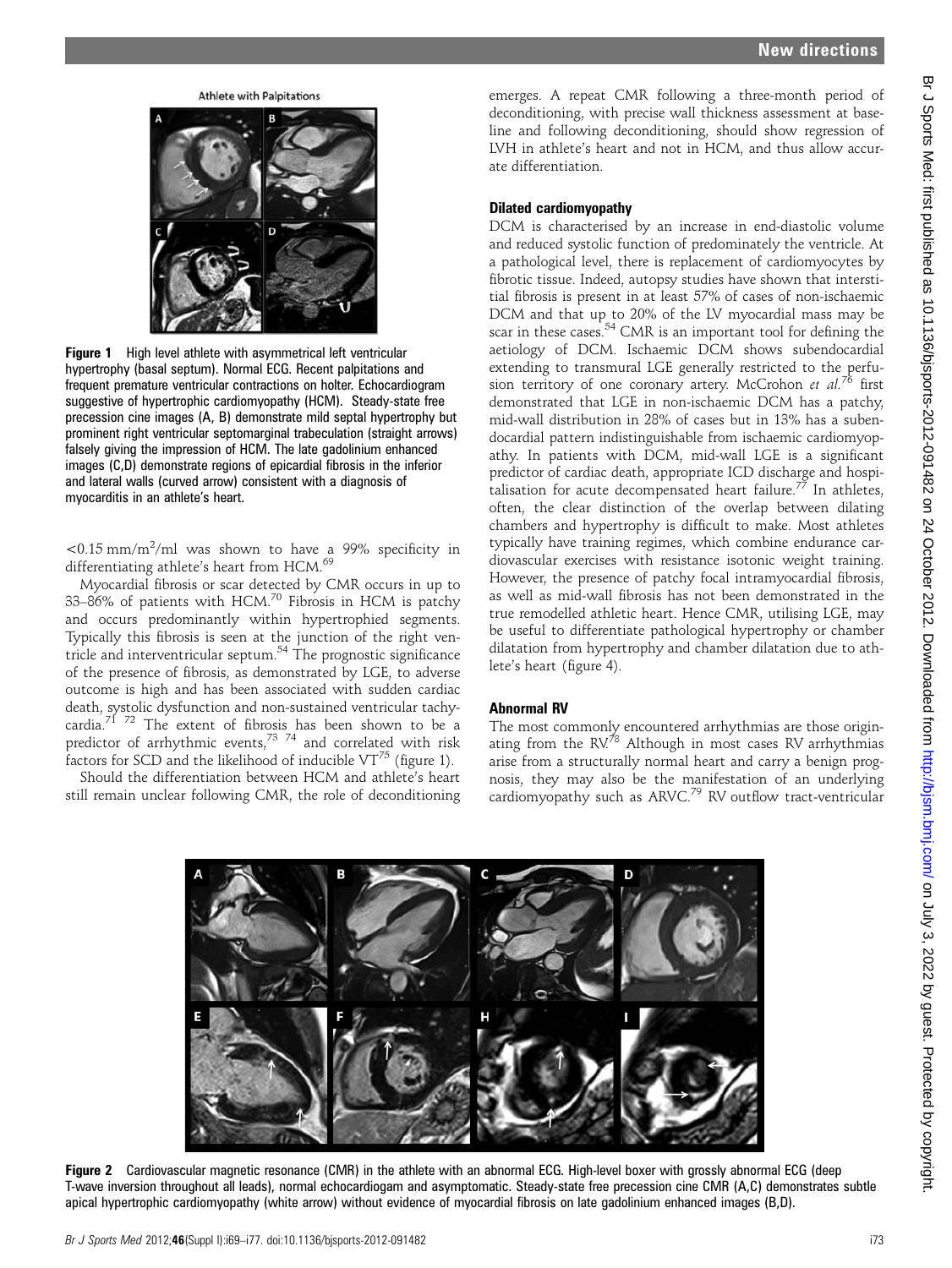

Figure 3 High-level athlete with abnormal ECG (deep T-wave inversion in lateral leads) and asymptomatic. No family hx. Echocardiogram suggests concentric left ventricular hypertrophy (LVH). Cardiovascular magnetic resonance performed to differentiate athletic remodelling from cardiomyopathy. Steady-state free precession cine images (top row, A–D) demonstrating mild concentric LVH with the short axis cine slice (D) showing asymmetrical thickening of the basal septum. Late gadolinium-enhanced images (E, I) demonstrating patchy mid-wall enhancement consistent with myocardial fibrosis (white arrows) diagnostic of hypertrophic cardiomyopathy.

tachycardia and chronic RV remodelling have been described in amateur athletes following marathon running.<sup>80</sup> However, RV arrhythmias and RV impairment are most commonly seen in highly trained, ultraendurance athletes, $81$  and unlike amateur athletes, these may persist despite detraining.<sup>82</sup> A recent study hypothesises that, in veteran endurance athletes, the ARVC phenotype by Task Force criteria, may be acquired through intensive and sustained endurance exercise and may not be solely attributable to a genetic predisposition.<sup>83</sup> Given the significant consequences of undiagnosed ARVC, the differentiation between cardiomyopathy-related and idiopathic RV arrhythmia is crucial. CMR has become the gold standard imaging modality for assessing these patients as it allows accurate analysis of

Figure 4 Dilated cardiomyopathy. Cine image (A) showing dilated left ventricular with wall thinning and mild increase in lateral wall trabeculation. Late gadolinium images (B) show typical mid-wall enhancement (white arrows), confirmed macroscopically (C) as myocardial fibrosis.

morphological and functional evaluation, as well as definitive myocardial tissue characterisation.<sup>84</sup> However, CMR evaluation of athletes for ARVC is complicated by overlapping features such as RV volume increase. Recent revised Task Force Criteria have been published which detail that the distinction hinges on the fact that athletes show proportionate changes in LV and RV volumes while patients with ARVC demonstrate disproportionate changes.<sup>85</sup> Given that CMR is the gold standard for LV and RV volume analysis, this distinction is thus most accurately addressed by CMR (figure 5). Left ventricular non-compaction LVNC is characterised by the presence of an extensive non-

compacted myocardial layer lining the cavity of the LV and potentially leads to cardiac failure, thromboembolism and malignant arrhythmias.85 Pathological studies have previously demonstrated areas of myocardial fibrosis in patients with isolated LVNC, 86 supported by recent CMR LGE studies.<sup>87 88</sup> Indeed, one recent study has shown fibrosis by LGE in 55% of isolated LVNC patients.89 This study also demonstrated a significant burden of fibrosis with fibrosis typically involving 5% of the overall LV myocardium. Fibrosis was present in similar prevalence in both compacted and non-compacted segments, supporting the hypothesis that LVNC may indeed be a marker of an underlying diffuse cardiomyopathy, involving both normal and non-compacted myocardium,<sup>90 91</sup> rather than a disease entity in and of itself (figure 6). However, hypertrabeculation may also be observed in the absence of LVNC. Ethnicity is an important determinant of hypertrabeculation.<sup>92</sup> Athletes of black ethnicity have significantly more pronounced ventricular hypertrabeculation, resembling LVNC. As this hypertrabeculation is likely physiological, it is important to accurately differentiate physiological hypertrabeculation due to cardiac adaption, from LVCC. CMR LGE is essential for this distinction (figure 7).

## **Myocarditis**

Myocarditis may result in death from ventricular arrhythmias. Differentiating LV dilatation from myocarditis from that due to athletic training is challenging and therefore CMR assessment of myocardial fibrosis is crucial in making the differentiation. The fibrosis pattern seen myocarditis is often patchy does not

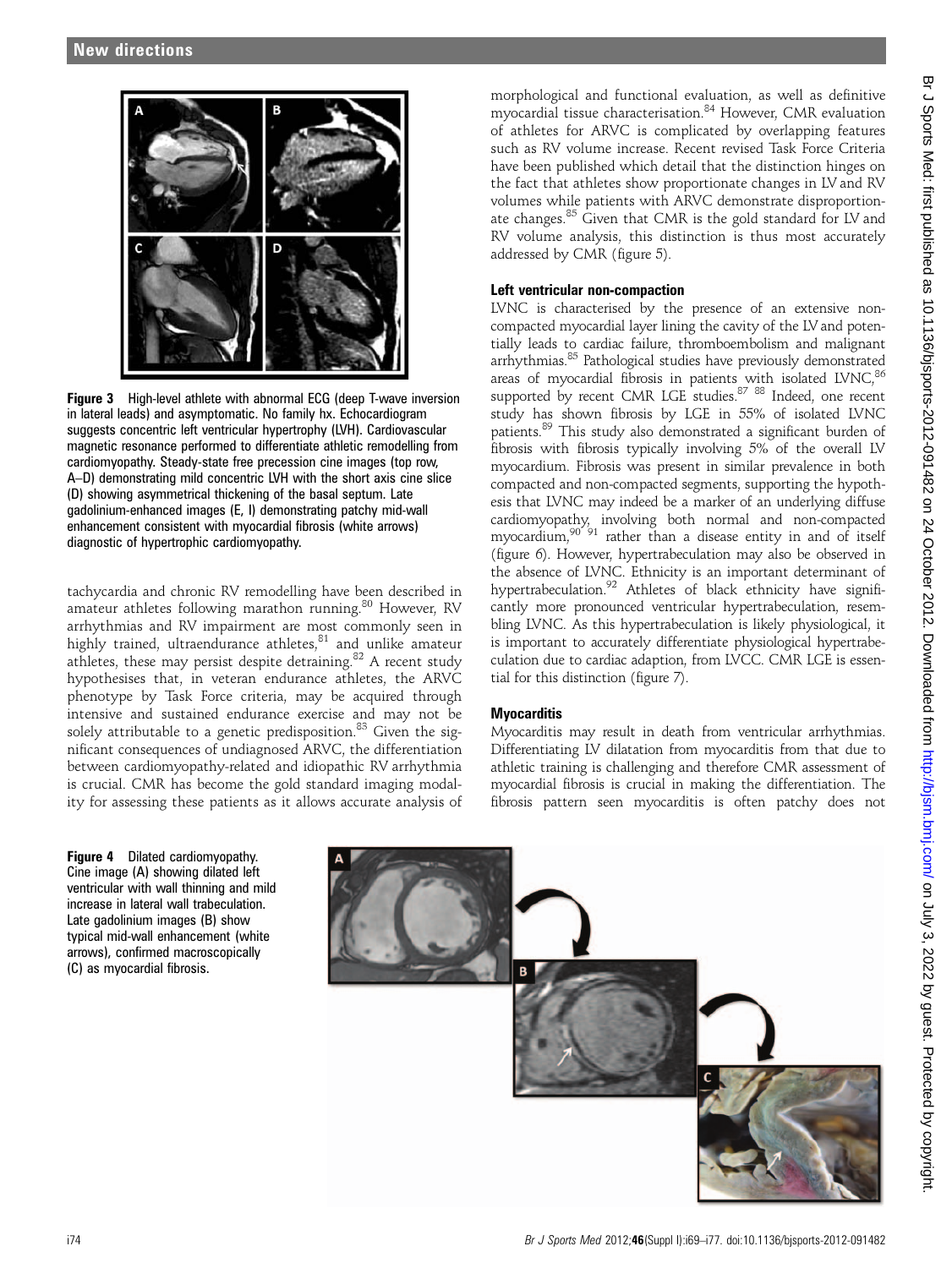

**Figure 5** A patient with arrhythmogenic right ventricular cardiomyopathy. Cine images (A,B) demonstrate a dilated right ventricle (RV) with focal wall thinning of the basal RV free wall (thin arrows) and a localised aneurysm best seen in the RV outflow tract (curved arrows). Late gadolinium-enhanced images (C,D) demonstrate extensive myocardial fibrosis in the RV septum and RV free wall extending also to involve the left ventricular inferior wall (possible arrhythmogenic left ventricular cardiomyopathy overlap) (thick arrows).

necessarily involve the subendocardium.<sup>93</sup> <sup>94</sup> The epicardium of the inferior lateral wall has previously been shown to be the most commonly affected area.<sup>95 96</sup> LGE changes may be seen early in the disease and regress with resolution of symptoms.<sup>97 98</sup>

Finally, it should, of course, be noted that additional causes of death in athletes would include anomalous origin of the coronary arteries, QT-interval prolongation syndromes and mitral valve prolapse, aortic valve stenosis, among others (figure 5, 6, 7).

## FUTURE DIRECTIONS FOR PRE-PARTICIPATION SCREENING Imaging fibrosis in junior athletes

In the USA, HCM accounts for up to one-third of all deaths in young athletes. Therefore, accurate differentiation between physiological LVH and HCM is imperative in this population.



**Figure 6** In this patient with left ventricular non-compaction, there is marked left ventricular apical and lateral wall trabeculations. Additionally, fibrosis is seen to be present in similar prevalence in both compacted and non-compacted segments.



Figure 7 Challenges in physiological from pathological left ventricular trabeculations (white arrows) and non compaction (A–D). Images A and B from an athlete with increased trabeculations consistent with physiological remodelling. Images C and D from a patient with left ventricular non-compaction (LVNC) with more marked regions of non-compact myocardium fulfilling criteria for LVNC.

ECG screening of athletes is emerging in some countries.<sup>93</sup> ECG screening of athletes has however been controversial. While Corrado et  $al^{95}$  demonstrated that the annual incidence of SCD among athletes reduced significantly from 3.9 per 100 000 person-years to 0.4 per 100 000 person years between 1979 (preimplementation) and 2004 (postimplementation), a recent study demonstrated that the incidence of SCD did not decline following the introduction ECG screening. $97$  Given these conflicting findings, there may be a role for structural assessment to detect the most common causes of SCD. Transthoracic echocardiography is the primary imaging modality used to assess for HCM, DCM, ARVC and myocarditis. However, if the images obtained yield insufficient information to exclude cardiac pathologies, additional alternative modalities, namely CMR, may be considered in selected at-risk individuals. Indeed, while the integration of CMR into the screening pathway would provide a comprehensive evaluation of young athletes found to have abnormalities on ECG, its integration into routine pre-participation is unlikely given the significant cost, and logistical limitations to such a strategy.

# Veteran athletes

The consequence of long-term prolonged endurance exercise in veteran athletes is incompletely understood. It has been shown that, in the absence of other causes, endurance exercise may result in myocardial fibrosis, which then acts as a substrate for arrhythmias. $83\frac{98}{1}$  This hypothesis is supported by a previously described case of sudden death in a veteran athlete during marathon running.40 Given that up to 50% of veteran athletes may have unsuspected myocardial fibrosis,<sup>83</sup> <sup>99</sup> and thus carry the consequent risks, there may be a role for pre-participation screening and subsequent risk stratification of veteran athletes. Of course, further work and larger scale clinical trials are required to identify the exercise threshold so that at-risk individuals may be identified and an appropriate imaging strategy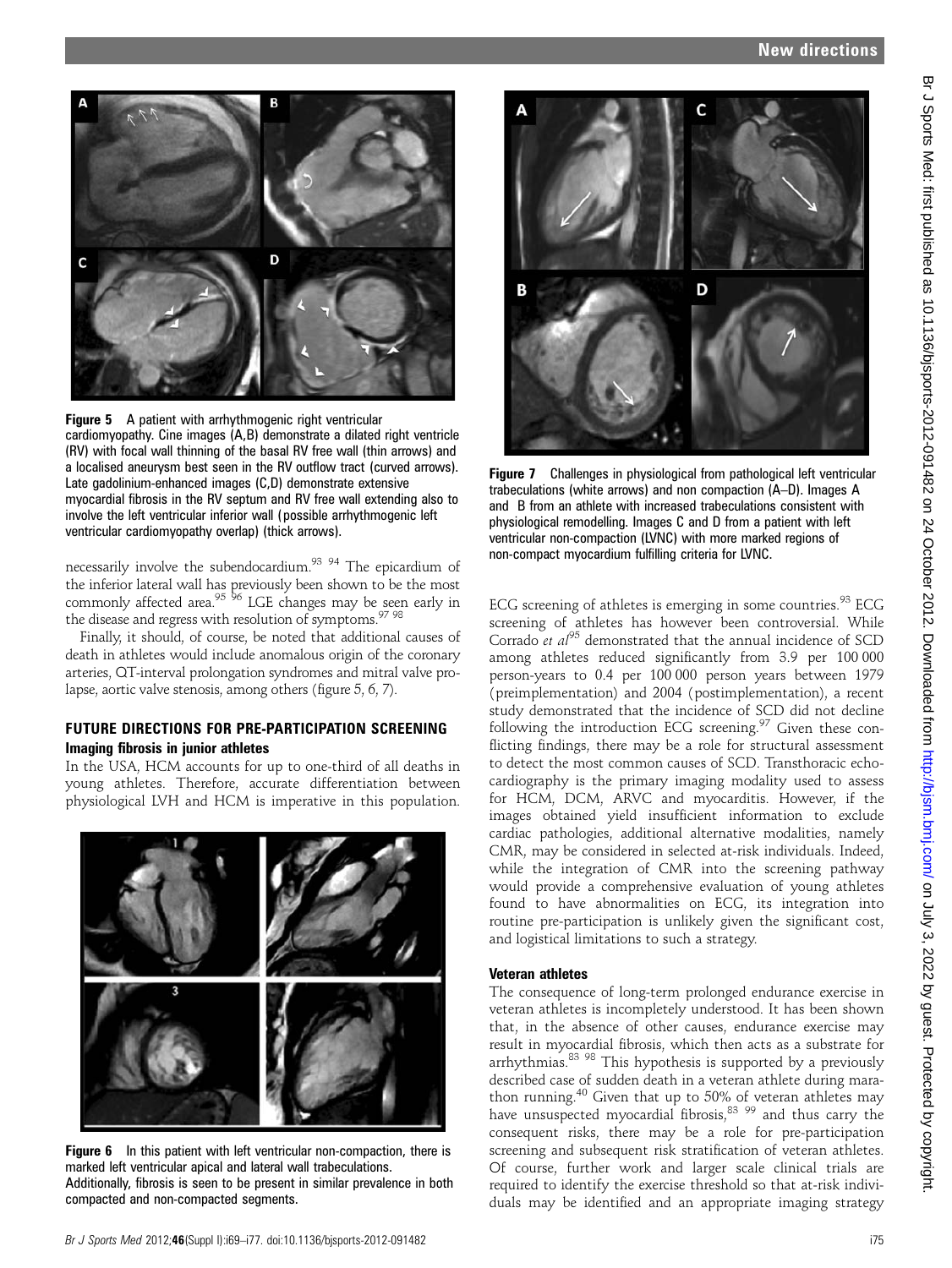may be designed, and importantly, limited to a defined population at risk.

### **CONCLUSION**

If the tragedy of SCD in athletes is to be prevented, we must better understand the mechanisms of these events and accurately identify those at risk. In this regard, pre-participation screening, of both young and old athletes, is of utmost importance. The current recommendations of pre-participation evaluation with a 12-lead ECG aim to identify the majority of potentially life-threatening cardiovascular conditions. In those athletes who have an abnormality on ECG, CMR will have an emerging and growing role as a specific and efficient screening tool for detection of disease processes which carry a risk of SCD, and importantly will detect unsuspected myocardial fibrosis in athletes, and thus may prove crucial to prevent SCD.

**Contributors** All authors contributed throughout the concept design, drafting and editing of this manuscript.

#### Competing interests None.

Provenance and peer review Not commissioned; externally peer reviewed.

#### **REFERENCES**

- 1. La Gerche A, Taylor AJ, Prior DL. Athlete's heart: the potential for multimodality imaging to address the critical remaining questions. JACC Cardiovasc Imaging 2009;2:350–63.
- 2. **Maron BJ,** Gohman TE, Aeppli D. Prevalence of sudden cardiac death during competitive sports activities in Minnesota high school athletes. J Am Coll Cardiol 1998;32:1881–4.
- 3. Basavarajaiah S, Shah A, Sharma S. Sudden cardiac death in young athletes. Heart 2007;93:287–9.
- 4. de Noronha SV, Sharma S, Papadakis M, et al. Aetiology of sudden cardiac death in athletes in the United Kingdom: a pathological study. Heart 2009;95:1409-14.
- 5. **Corrado D,** Migliore F, Basso C, et al. Exercise and the risk of sudden cardiac death. Herz 2006:31:553-8.
- 6. Thompson PD, Franklin BA, Balady GJ, et al. American Heart Association Council on Nutrition, Physical Activity, and Metabolism; American Heart Association Council on Clinical Cardiology; American College of Sports Medicine. Exercise and acute cardiovascular events placing the risks into perspective: a scientific statement from the American Heart Association Council on Nutrition, Physical Activity, and Metabolism and the Council on Clinical Cardiology. Circulation 2007;115:2358–68.
- 7. **Maron BJ.** Sudden death in young athletes. N  $Engl$  J Med 2003; **349**:1064-75.
- 8. Maron BJ, Doerer JJ, Haas T, et al. Sudden deaths in young competitive athletes. Analysis of 1866 deaths in the United States, 1980-2006. Circulation 2009;119:1085–92.
- 9. **Corrado D,** Basso C, Pavei A, et al. Trends in sudden cardiovascular death in young competitive athletes after implementation of a preparticipation screening program. JAMA 2006;296:1593–601.
- 10. Bille K, Figueiras D, Schamasch P, et al. Sudden cardiac death in athletes: the Lausanne recommendations. Eur J Cardiovasc Prev Rehabil 2006;13:859-75.
- 11. **Maron MS.** Clinical utility of cardiovascular magnetic resonance in hypertrophic cardiomyopathy. J Cardiovasc Magn Reson 2012;14:13.
- 12. Papadakis M, Wilson MG, Ghani S, et al. Impact of ethnicity upon cardiovascular adaptation in competitive athletes: relevance to preparticipation screening. Br J Sports Med Published Online First: 26 July 2012. doi:10.1136/bjsports-2012- 091127.
- 13. **Maron BJ, Pelliccia A, Spirito P. Cardiac disease in young trained athletes. Insights** into methods for distinguishing athlete's heart from structural heart disease, with particular emphasis on hypertrophic cardiomyopathy. Circulation 1995;91:1596.
- 14. Maron BJ, Shirani J, Poliac LC, et al. Sudden death in young competitive athletes. Clinical, demo-graphic and pathologic profiles. J Am Med Assoc 1986;276:199–204.
- 15. **Maron BJ.** Hypertrophic cardiomyopathy: a systematic review. JAMA 2002;287:1308–20.
- 16. Maron BJ, McKenna WJ, Danielson GK, et al. American College of Cardiology/ European Society of Cardiology Clinical Expert Consensus Document on Hypertrophic Cardiomyopathy. A report of the American College of Cardiology Task Force on Clinical Expert Consensus Documents and the European Society of Cardiology Committee for Practice Guidelines Committee to Develop an Expert Consensus Document on Hypertrophic Cardiomyopathy. J Am Coll Cardiol 2003;42:1687-713.
- 17. **Klues HG,** Schiffers A, Maron BJ. Phenotypic spectrum and patterns of left ventricular hypertrophy in hypertrophic cardiomyopathy: morphologic observations and significance as assessed by two-dimensional echocardiography in 600 patients. J Am Coll Cardiol 1995;26:1699–708.
- 18. Rickers C, Wilke NM, Jerosch-Herold M, et al. Utility of cardiac magnetic resonance imaging in the diagnosis of hypertrophic cardiomyopathy. Circulation 2005;112:855–61.
- 19. Schelbert EB, Testa SM, Meier CG, et al. Myocardial extravascular extracellular volume fraction measurement by gadolinium cardiovascular magnetic resonance in humans: slow infusion versus bolus. J Cardiovasc Magn Reson 2011:13:16.
- 20. Devlin AM, Moore NR, Ostman-Smith I. A comparison of MRI and echocardiography in hypertrophic cardiomyopathy. Br J Radiol 1999;72:258-64.
- 21. Lima JAC, Desai MY. Cardiovascular magnetic resonance imaging: current and emerging applications. J Am Coll Cardiol 2004;44:1164-71.
- 22. Menghetti L, Basso C, Nava A, et al. Spin-echo nuclear magnetic resonance for tissue characterisation in arrhythmogenic right ventricular cardiomyopathy. Heart 1996;76:467.
- 23. **Ichikawa Y,** Sakuma H, Kitagawa K, et al. Evaluation of left ventricular volumes and ejection fraction using fast steady-state cine MR imaging: Comparison with left ventricular angiography. J Cardiovasc Magn Reson 2003;5:333-42.
- Hoffmann R, von Bardeleben S, ten Cate F, et al. Assessment of systolic left ventricular function: A multi-centre comparison of cineventriculography, cardiac magnetic resonance imaging, unenhanced and contrast-enhanced echocardiography. Eur Heart J 2005;26:607–16.
- 25. Friedrich MG, Strohm O, Schulz-Menger J, et al. Contrast media-enhanced magnetic resonance imaging visualizes myocardial changes in the course of viral myocarditis. Circulation 1998;97:1802-9.
- 26. Mahrholdt H, Goedecke C, Wagner A, et al. Cardiovascular magnetic resonance assessment of human myocarditis: a comparison to histology and molecular pathology. Circulation 2004;109:1250-8.
- 27. Croisille P, Revel D, Saeed M. Contrast agents and cardiac MR imaging of myocardial ischemia: from bench to bedside. Eur Radiol 2006;16:1951–63.
- 28. Flett AS, Hasleton J, Cook C, et al. Evaluation of techniques for the quantification of myocardial scar of differing etiology using cardiac magnetic resonance. JACC Cardiovasc Imaging 2011;4:150-6.
- 29. Spiewak M, Malek LA, Misko J, et al. Comparison of different quantification methods of late gadolinium enhancement in patients with hypertrophic cardiomyopathy. Eur J Radiol 2010;74:e149-53.
- 30. Friedrich MG, Strohm O, Schulz-Menger J, et al. Contrast media-enhanced magnetic resonance imaging visualizes myocardial changes in the course of viral myocarditis. Circulation 1998;97:1802-9.
- 31. Abdel-Aty H, Boye P, Zagrosek A, et al. Diagnostic performance of cardiovascular magnetic resonance in patients with suspected acute myocarditis: Comparison of different approaches. J Am Coll Cardiol 2005;45:1815-22.
- 32. Mahrholdt H, Wagner A, Deluigi CC, et al. Presentation, patterns of myocardial damage, and clinical course of viral myocarditis. Circulation 2006;114:1581–90.
- 33. Messroghli DR, Radjenovic A, Kozerke S, et al. Modified Look-Locker inversion recovery (MOLLI) for high-resolution T1 mapping of the heart. Magn Reson Med 2004;52:141–6.
- 34. Gai N, Turkbey EB, Nazarian S, et al. T1 mapping of the gadolinium-enhanced myocardium: Adjustment for factors affecting interpatient comparison. Magn Reson Med 2011;65:1407-15.
- 35. Thompson PD, Apple FS, Wu A. Marathoner's heart? Circulation 2006;114:2306–8.
- 36. Jerosh-Herold M, Sheridan DC, Kushner JD, et al. Cardiac magnetic resonance imaging of myocardial contrast uptake and blood flow in patients affected with idiopathic or familial dilated cardiomyopathy. Am J Physiol Heart Circ Physiol 2008;295:H1234–42.
- 37. Kehr E, Sono M, Chugh SS, et al. Gadolinium enhanced magnetic resonance imaging for detection and quantification of fibrosis in human myocardium in vitro. Int J Cardiovasc Imaging 2008:24:61-8.
- 38. Wilson M, O'Hanlon R, Prasad S, et al. Diverse patterns of myocardial fibrosis in life-long, veteran endurance athletes. J Appl Physiol 2011;110:1622-6.
- 39. **Dall'armellina E,** Piechnik SK, Ferreira VM, et al. Cardiovascular magnetic resonance by non contrast T1 mapping allows assessment of severity of injury in acute myocardial infarction. J Cardiovasc Magn Reson 2012;14:15.
- 40. Whyte G, Sheppard M, George K, et al. Post-mortem evidence of idiopathic left ventricular hypertrophy and idiopathic interstitial myocardial fibrosis: is exercise the cause? Br J Sports Med 2008;42:304–5.
- Mann DL, Bristow MR. Mechanisms and models in heart failure: the biomechanical model and beyond. Circulation 2005;111:2837–49.
- 42. Weber KT. Fibrosis and hypertensive heart disease. Curr Opin Cardiol 2000;15:264–72.
- 43. Moon JC, Reed E, Sheppard MN, et al. The histologic basis of late gadolinium enhancement cardiovascular magnetic resonance in hypertrophic cardiomyopathy. J Am Coll Cardiol 2004;43:2260–4.
- **Bishop JE,** Greenbaum R, Gibson DG, et al. Enhanced deposition of predominantly type I collagen in myocardial disease. J Mol Cell Cardiol 1990;22:1157-65.
- 45. **Herpel E,** Pritsch M, Koch A, et al. Interstitial fibrosis in the heart: differences in extracellular matrix proteins and matrix metalloproteinases in end-stage dilated, ischaemic and valvular cardiomyopathy. Histopathology 2006;48:736–47.